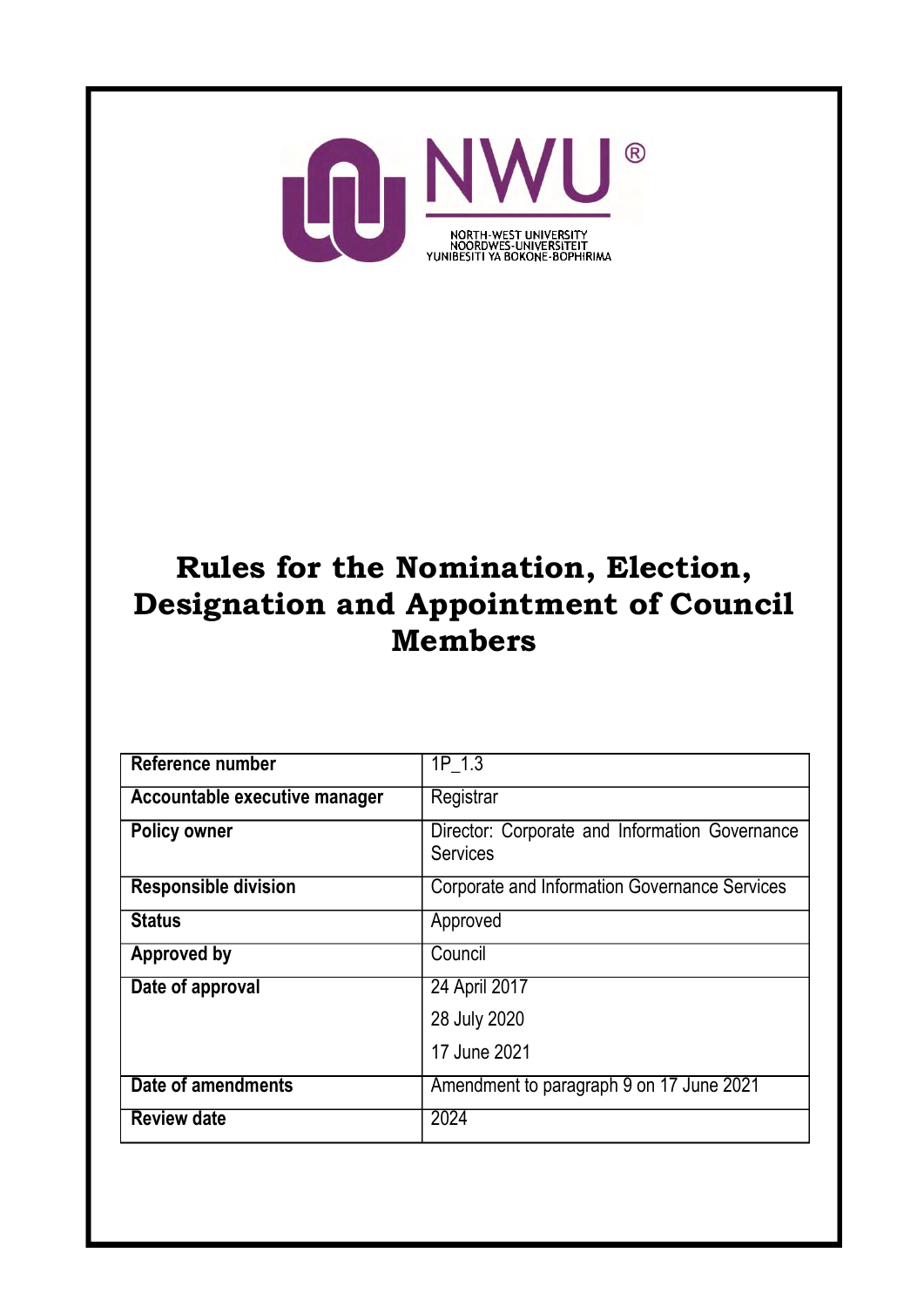

*Corporate and Information Governance Services*

# **RULES FOR THE NOMINATION, ELECTION, DESIGNATION AND APPOINTMENT OF COUNCIL MEMBERS**

#### **Preamble**

Against the background of the dream to be an internationally recognised university in Africa, distinguished for engaged scholarship, social responsiveness and an ethic of care, the Council of the North-West University (NWU) has, in accordance with the provisions of the Statute of the NWU adopted these rules for the nomination, election, designation and appointment of council members on 17 June 2021.

#### **1 Interpretation and applications**

These rules must be interpreted and applied in a manner consistent with the -

- 1.1 Constitution of the Republic of South Africa, 1996;
- 1.2 Higher Education Act, No 101 of 1997 ("the Act"); and
- 1.3 Statute of the North-West University (2017)("the Statute").

#### **2 Policy statement**

- 2.1 It is the policy of the North-West University (NWU) to provide for a consistent set of quidelines and rules to manage the procedures for the nomination, election, designation and appointment of council members in accordance with the provisions in the Statute
- 2.2 The selection of persons for the nomination election, designation and appointment must be done with the sensitivity for the need to achieve an appropriate balance in the composition of council regarding race, gender, disability as well as knowledge and experience relevant to the objectives and governance of the multi-campus nature of the NWU.
- 2.3 The council has the authority to determine the requisite skills and diversity targets to ensure that due sensitivity to race, gender and disabilities is reflected in the membership of council and its committees and must put measures in place to ensure transparent, inclusive and pro-active processes towards realising skills and diversity in membership.

#### **3 General**

- 3.1 The Council Executive Committee Exco) serves as a council membership committee, and the Registrar is the electoral officer for the election of the members contemplated in para 4(1)(c) to (f) and (h) to (j) of the Statute, who may require the support of the NWU Corporate Information and Governance Services for the execution of all processes concerning the documentation, nomination, and administration needed for the nomination, election, designation and appointment of council members.
- 3.2 Where a nomination for membership of the council is required, such nomination must be submitted in writing in the format, and must be accompanied by documentary motivation and proof, as prescribed by the Registrar, and be submitted on or before the time and date determined by the Registrar.
- 3.3 No person who nominates a candidate for election, designation, or appointment as a member of Council may sign the nomination form of more than one nominee, whether as proposal or seconder.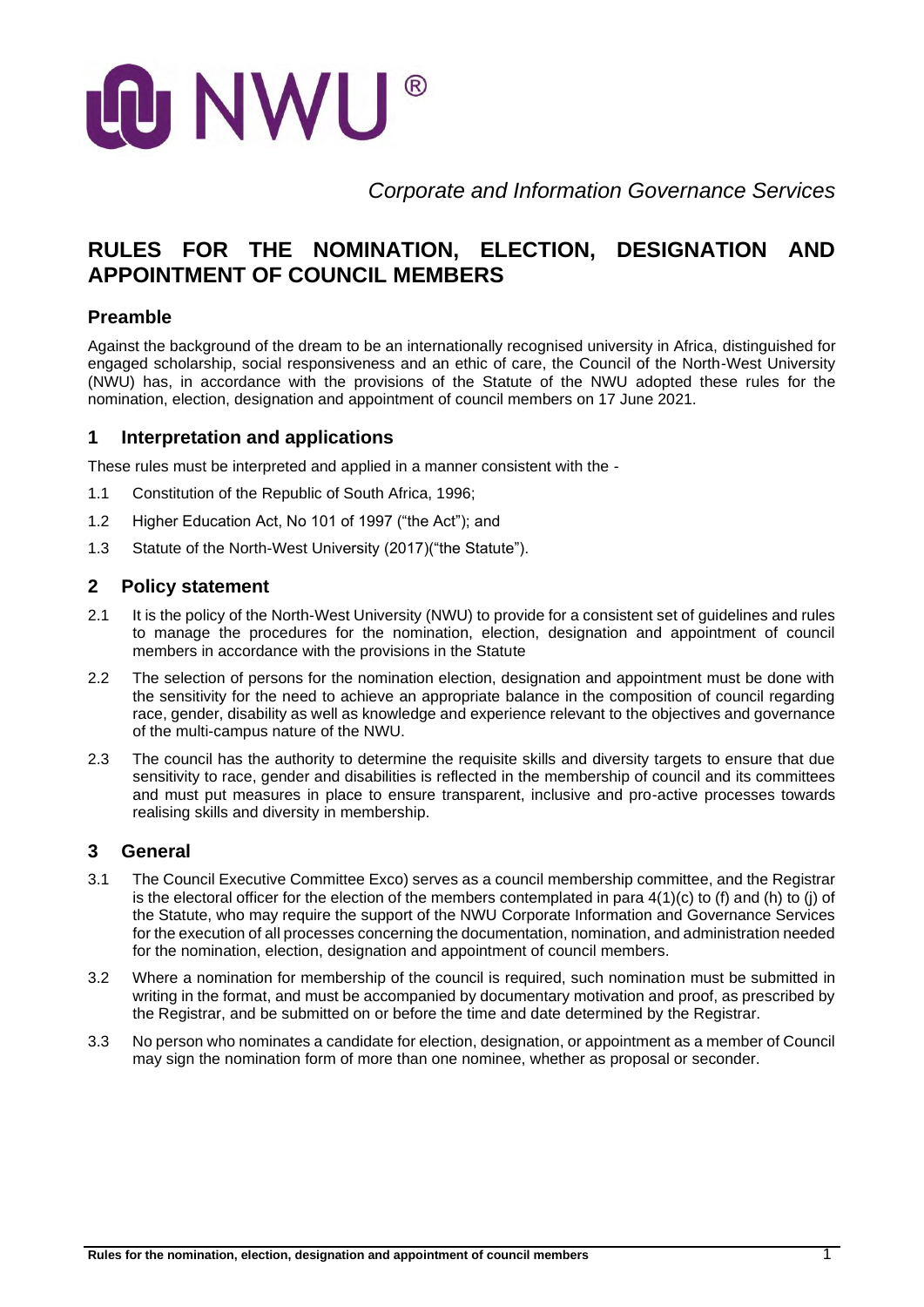3.4 The process of nomination, election and designation of members of council must be fully audited by NWU Internal before the outcome is submitted to the Exco for evaluation and consideration of conflicting interests, approval of the process and announcement of the outcome to the council.

### **4 Election of council members by the Senate**

- 4.1 In the event of a vacancy in the membership of a member of Council contemplated in para 4(1)(c) of the Statute by effluxion off time, the Registrar notifies all members of Senate in time for the filling of the vacancy at the last ordinary meeting of Senate before the expiry of the term of office.
- 4.2 In the event of such vacancy occurring before the expiry of the term of office, the Registrar notifies all members of Senate in time for the filling of the vacancy at the next ordinary or extraordinary meeting of Senate.
- 4.3 In the notification of the Registrar, all members of Senate are invited to nominate suitably qualified members on a nomination form prescribed by the Registrar, to be signed by two members of Senate, and the nominee.
- 4.4 A nomination form must be submitted to the Registrar on or before a date determined by the Registrar, accompanied by an abbreviated curriculum vitae, written acceptance of the nomination, and a statement not exceeding 50 words by the nominee regarding his or her objectives if elected.
- 4.5 The Registrar announces, as soon as possible after the closing date, the names of all persons who were validly nominated.
- 4.6 Under the supervision of the Registrar, the members present in a quorate meeting elect the required number of members from among the nominees by a clear majority and by secret ballot taken according to an electoral system predetermined by the meeting.
- 4.7 In the event that the number of valid nominations received equals or is less than, the number of vacancies, the nominee or nominees are deemed to have been duly elected.

#### **5 Election of council members by the academic employees of the NWU**

- 5.1 A person Falling within the definition of "Academic employee" in para 1 Off the statute is entitled to vote in the election of council members in the category contemplated in para 4(1)(d) of the statute.
- 5.2 In the event of a vacancy occurring in this category by the effluxion of time, the Registrar notifies all academic employees entitled to vote of the expiry of the term of office in order to have the vacancy filled in good time.
- 5.3 In the event of such vacancy occurring before the expiry of the term of office, the Registrar notifies all academic employees entitled to vote in this category in order to have the vacancy filled as soon as possible.
- 5.4 In the notification of the Registrar all persons entitled to vote in this category are invited to nominate suitably qualified academic employees on a nomination form prescribed by the Registrar to be signed by two academic employees, and the nominee.
- 5.5 A nomination form must be submitted to the Registrar on or before the date determined by the Registrar, accompanied by an abbreviated curriculum vitae, written acceptance of the nomination, and a statement not exceeding 50 words by the nominee regarding his or her objectives if elected.
- 5.6 The Registrar announces, as soon as possible after the closing date, the names of all persons who were validly nominated.
- 5.7 Under the supervision of the Registrar, academic employees entitled to vote elect, by a clear majority and by secret ballot taken according to an electronic electoral system determined by the Registrar, the required number of members from among the nominees.
- 5.8 In the event that the number of valid nominations received equals or is less than, the number of vacancies, the nominee who nominees are deemed to have been duly elected.

#### **6 Election of council members by the support employees of the NWU**

- 6.1 I person falling within the definition of "support employee" in para 1 Of the statute is entitled to vote in the election of council members in the category contemplated in para 4(1)(e) of the statute.
- 6.2 In the event of a vacancy occurring in this category by the effluxion of time, the Registrar notifies all support employees entitled to vote in this category of the expiry of the term of office in order to have the vacancy filled in good time.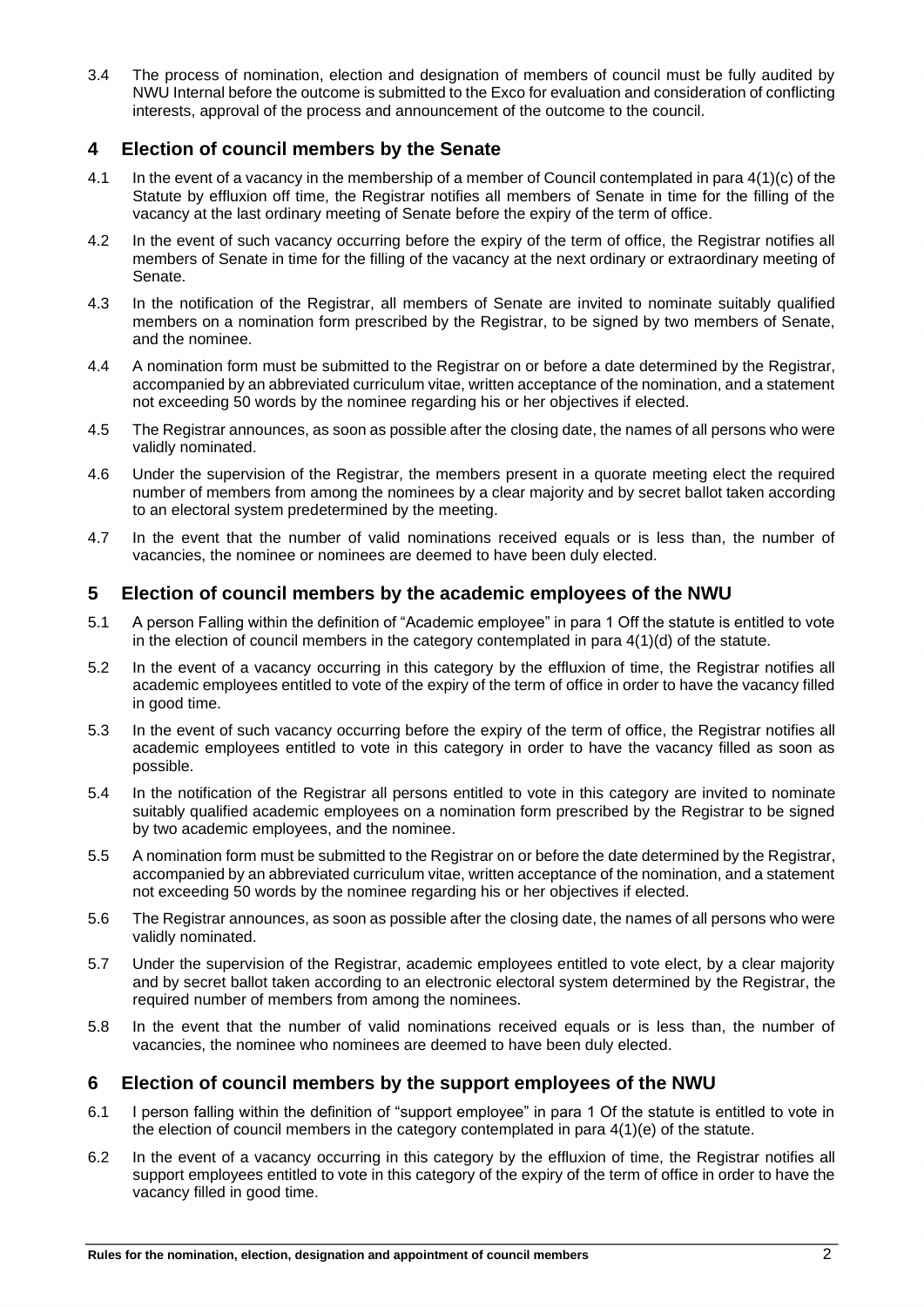- 6.3 In the event of such vacancy occurring before the expiry of a term of office, the Registrar notifies all support employees entitled to vote in this category in order to have the vacancy filled as soon as possible.
- 6.4 In the notification of the Registrar all persons entitled to vote in this category are invited to nominate suitably qualified support employees on a nomination form prescribed by the Registrar to be signed by two support employees, and the nominee.
- 6.5 A nomination form must be submitted to the Registrar on or before a date determined by the Registrar, accompanied by an abbreviated curriculum vitae, written acceptance of the nomination and a statement not exceeding 50 words by the nominee regarding his/her objectives if elected.
- 6.6 The Registrar announces, as soon as possible after the closing date, the names of all persons who were validly nominated.
- 6.7 Under the supervision of the Registrar, the support employees entitled to vote elect, by a clear majority and by secret ballot taken according to an electronic electoral system determined by the Registrar, the required number of members from among the nominees.
- 6.8 In the event that the number of valid nominations received, equals or is less than the number of vacancies, the nominee or nominees are deemed to have been duly elected.

## **7 Designation of council members by the SRC**

- 7.1 Following the annual designation of the members of the SRC in terms of para 26(2) of the Statute and the designation of its office-bearers contemplated in para 28(1) off the Statute, the Registrar notifies the chairperson and of the SRC in writing that the SRC is required in terms of para 27(2) of the Statute to designate, as soon as possible, three of its members to serve on the Council during the term of office of the SRC.
- 7.2 The chairperson of the SRC is required to cause, in accordance with the provisions of the SRC Constitution, the designation of three members contemplated in 7.1 and to provide the Registrar with the names of the designees.
- 7.3 A designated member of the SRC serves as a member of the Council for one year, but if such member ceases to be a member of the SRC prior to the completion of the term, another member must forthwith be designated by the SRC to serve as a member of Council for the remainder of the term.

#### **8 Election of council members by the Convocation**

- 8.1 In the event of a vacancy in the membership of a member of Council contemplated in para 4(1)(i) of the Statute by the effluxion of time, the Registrar notifies, in a suitable manner and at least three months prior to the expiry of the term of office, each member of the Convocation who is entitled to vote of the vacancy.
- 8.2 In the event of such vacancy occurring before the expiry date of the term of office, the Registrar notifies each member of the Convocation entitled to vote in order to have the vacancy filled as soon as possible.
- 8.3 In the notification of the Registrar, all persons entitled to vote in this category are invited to nominate suitably qualified members of the convocation on a nomination form prescribed by and obtainable from the Registrar to be signed by two members of the Convocation entitled to vote, and the nominee.
- 8.4 In compliance to section 27(6) of the Higher Education Act, no persons who are employed by the University or enrolled as students of the University, may be nominated in this category.
- 8.5 A nomination form must be submitted to the Registrar on or before a date determined by the Registrar, accompanied by an abbreviated curriculum vitae, written acceptance of the nomination and a statement by the nominee not exceeding 50 words regarding his or her objectives if elected.
- 8.6 The Registrar announces, as soon as possible after the closing date, the names of all persons who were validly nominated.
- 8.7 Under the supervision of the Registrar, the members of the Convocation entitled to vote elect, by a clear majority and by secret ballot taken according to an electronic electoral system determined by the Registrar, the required number of members from among the nominees.
- 8.8 The President of the Convocation may appoint two members of the Convocation to assist the Registrar in the validation of the outcome of the election.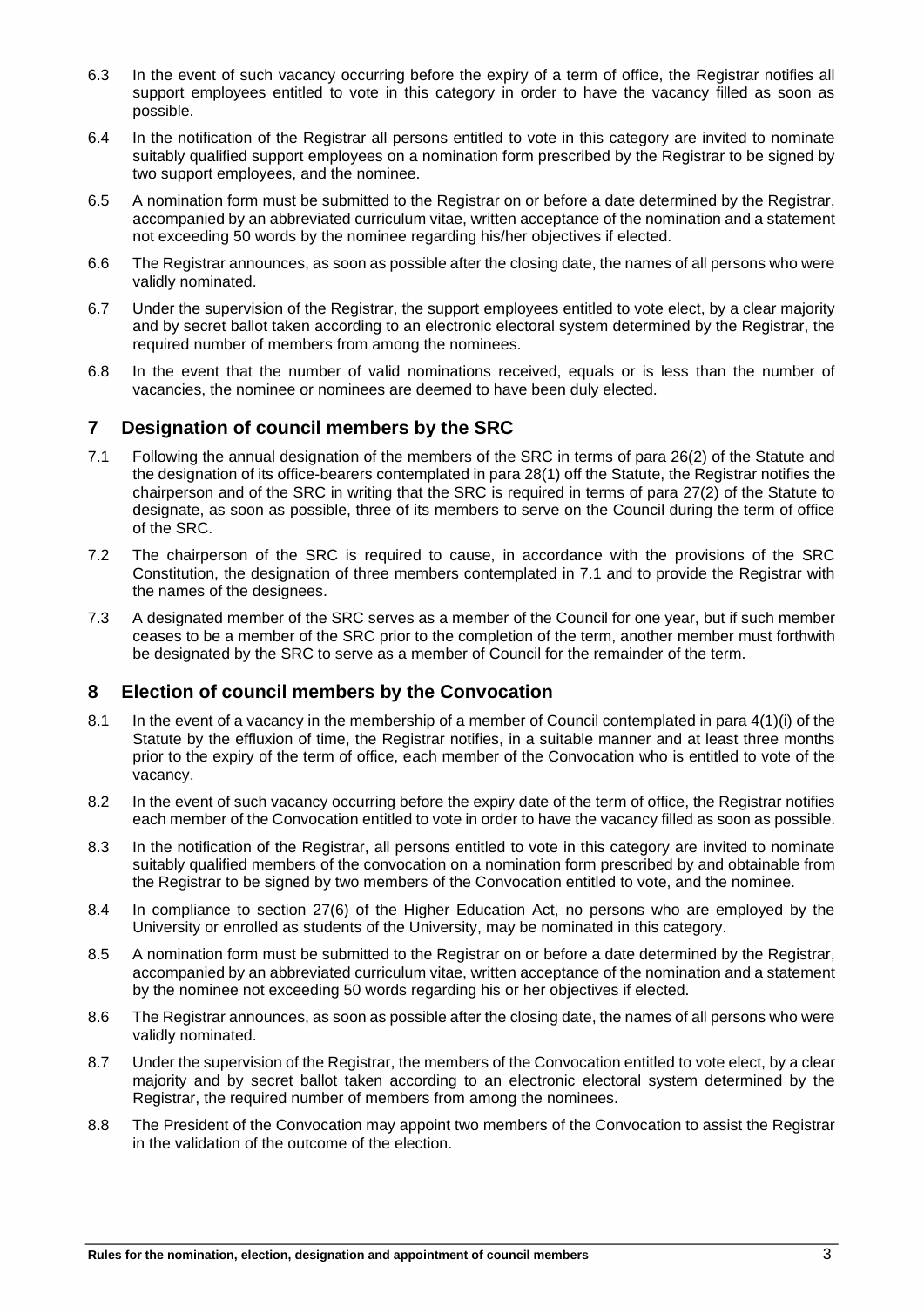8.9 In the event that the number of valid nominations received, equals or is less than the number of vacancies, the nominee or nominees are deemed to have been duly elected.

#### **9 Election of council members by the Board of Donors**

- 9.1 A person whose name appears in the official list of donors of the NWU maintained by the Registrar in terms of para 35(2) and (6) of the statute, is entitled to nominate persons for election as members of council contemplated in para 4(1)(h) of the statute.
- 9.2 In the event of such vacancy occurring in this category by the effluxion of time, the Registrar notifies all donors of the expiry of the term of office in order to have the vacancy filled in good time.
- 9.3 In the event of such vacancy occurring before the expiry of the term of office, the Registrar notifies all donors in order to have the vacancy filled as soon as possible.
- 9.4 In the notification of the Registrar, all donors are invited to nominate suitably qualified designated representatives of donors on a nomination form prescribed by the Registrar to be signed by two donors, and a nominee.
- 9.5 A nomination form must be submitted to the Registrar on or before a date determined by the Registrar, accompanied by an abbreviated curriculum vitae, written acceptance of the nomination and a statement not exceeding 50 words by the nominee regarding his or her objectives if elected.
- 9.6 The Registrar announces, as soon as possible after the closing date, the names of all persons who were validly nominated to the Chairperson of the Board of Donors.
- 9.7 Under the supervision of the Registrar, the Board of Donors elect the required number of members from among the nominees by a clear majority and by secret ballot taken according to an electoral system determined by the Registrar in consultation with the Board.
- 9.8 In the event that the number of valid nominations received equals or is less than, the number of vacancies, the nominee or nominees are deemed to Have been duly elected.

#### **10 Designation of Council members from among community leaders**

- 10.1 For the purposes of the designation of the members of Council contemplated in para 4(1)(j) of the Statute, "community leaders" Means leaders in the communities where the NWU performs its functions.
- 10.2 In the event of a vacancy occurring in this category, whether by the effluxion of time, or before the expiry of the term of office of a member of Council in this category, the Registrar invites the members of faculty boards, campus structures involved in directly surrounding communities, and the university management committee to nominate community leaders qualified to serve as members of council in accordance with the provisions of section 27(7) of the Act and para 4(2) of the Statute.
- 10.3 Nominations are submitted on a nomination form prescribed by the Registrar to be signed by two employees of the NWU, and the nominee.
- 10.4 A nomination form must be submitted to the Registrar on or before a date determined by the Registrar, accompanied by a motivation of the nomination, an abbreviated curriculum vitae, and a written acceptance of the nomination.
- 10.5 On an appropriate date, the Registrar convenes a selection panel composed of the chairperson of council, the Vice-Chancellor, and one member of council designated by the Council from each of the categories provided for in para  $4(1)(c)$ ,  $4(1)(d)$ ,  $4(1)(e)$ ,  $4(1)(h)$  and  $4(1)(i)$  of the Statute.
- 10.6 The selection panel composes a short list of at least one more than the number of vacancies to be filled for presentation to the Council.
- 10.7 Council elects, by secret ballot, the person or persons to be designated as Council members in this category.

#### **11 Appointment of council members for specific expertise**

11.1 For the purposes of the appointment of members of Council contemplated in para 4(1)(k) of the statute, "specific expertise" means knowledge and experience in the field required for effective governance as identified by the Council by resolution taken on the advice of Exco if a vacancy occurs in this category.